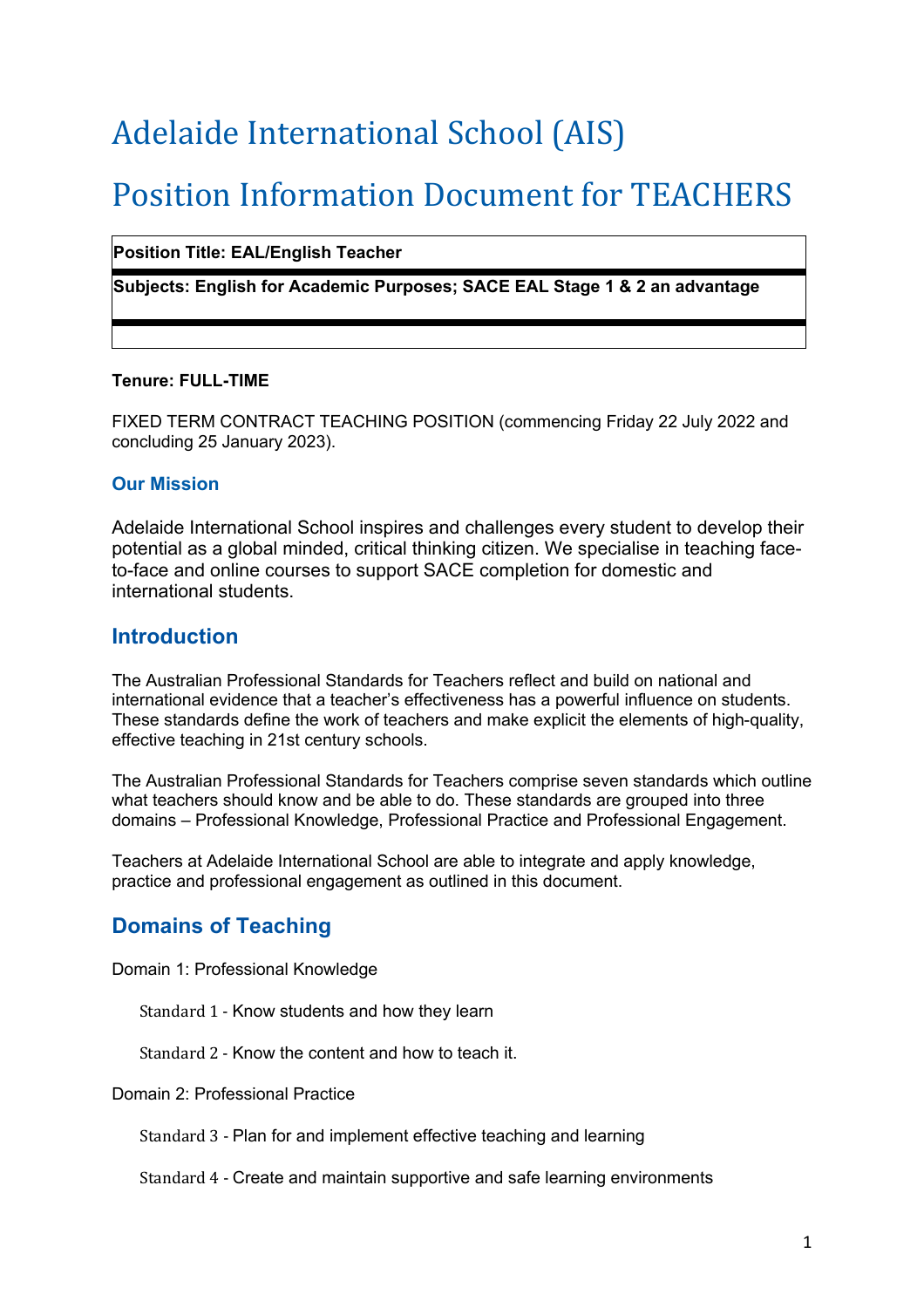Standard 5 - Assess, provide feedback and report on student learning

Domain 3: Professional Engagement

Standard 6 - Engage in professional learning

Standard 7 - Engage professionally with colleagues, parents/carers and the community.

#### **Key expectations of our teachers at Adelaide International School:**

Professional Knowledge

• Teachers draw on a body of professional knowledge and research to respond to the needs of their students within their educational contexts

• Teachers know their students well, including their diverse linguistic, cultural and religious backgrounds

• They know how the experiences that students bring to their classroom affect their continued learning

• They know how to structure their lessons to meet the physical, social and intellectual development and characteristics of their students

• Teachers know the content of their subjects and curriculum

• They know and understand the fundamental concepts, structures and enquiry processes relevant to programs they teach

- Teachers understand what constitutes effective, developmentally appropriate strategies in their learning and teaching programs and use this knowledge to make the content meaningful to students
- Through their teaching practice, teachers develop students' literacy and numeracy within their subject areas
- They are also able to use Information and Communication Technology to contextualize and expand their students' modes and breadth of learning.

Professional Practice

• Teachers are able to make learning engaging and valued

• They are able to create and maintain safe, inclusive and challenging learning environments and implement fair and equitable behaviour management plans

• They use sophisticated communication techniques

• Teachers have a repertoire of effective teaching strategies and use them to implement well-designed teaching programs and lessons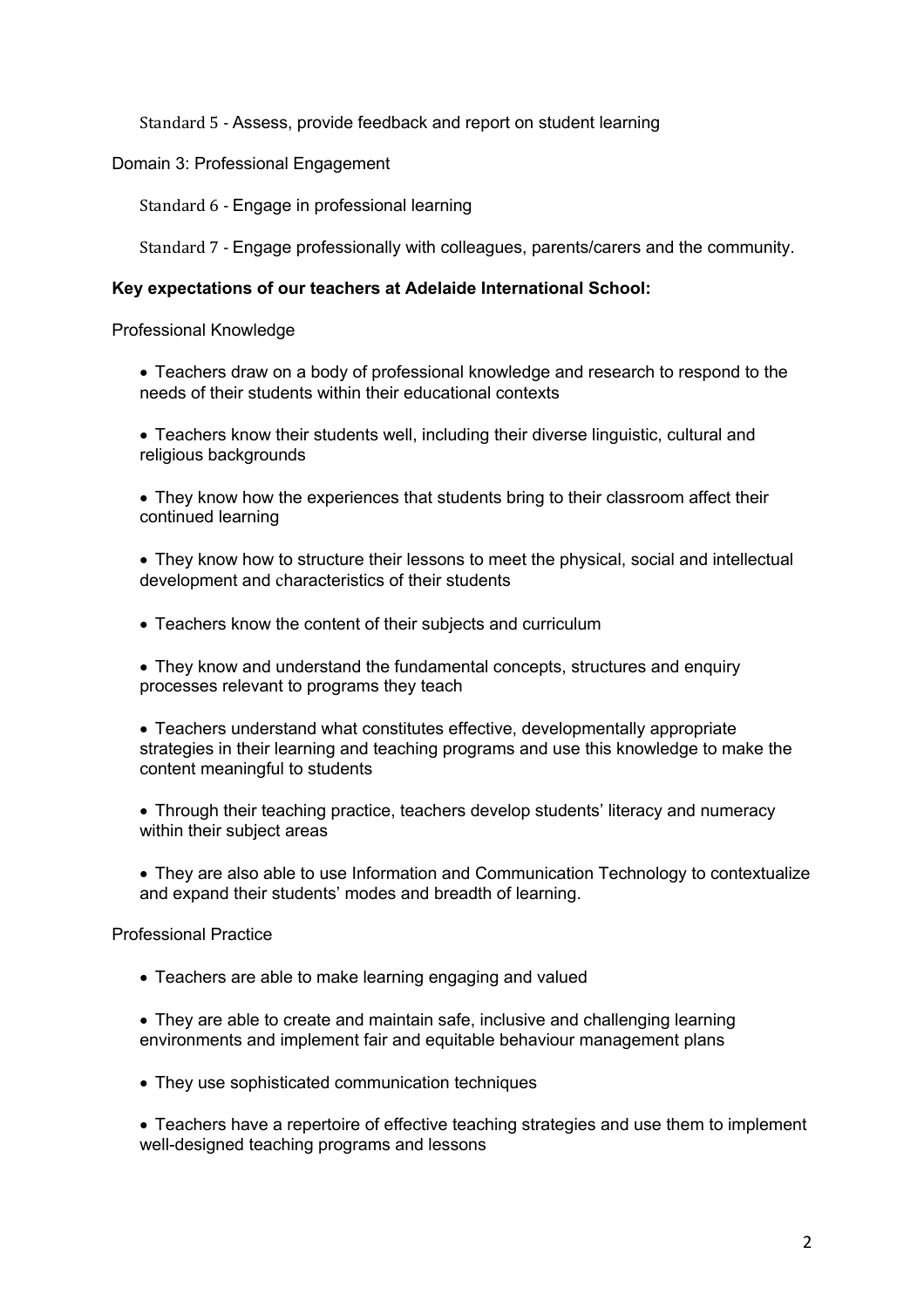• They regularly evaluate all aspects of their teaching practice to ensure they are meeting the learning needs of their students

• They interpret and use student assessment data to diagnose barriers to learning and to challenge students to improve their performance

• They operate effectively at all stages of the teaching and learning cycle, including planning for learning and assessment, developing learning programs, teaching, assessing, providing feedback on student learning and reporting to parents/carers.

Professional Engagement

• Teachers model effective learning

• They identify their own learning needs and analyse, evaluate and expand their professional learning both collegially and individually

• Teachers demonstrate respect and professionalism in all their interactions with students, colleagues, parents/carers and the community

• They are sensitive to the needs of parents/carers and can communicate effectively with them about their children's learning

• Teachers value opportunities to engage with their school communities within and beyond the classroom to enrich the educational context for students

• They understand the links between school, home and community in the social and intellectual development of their students.

### **Role Purpose**

The role of the teacher is to provide quality education and care for students.

### **Role Responsibilities**

Responsibilities for AIS teachers extend to both online and face-to-face teaching & learning environments, pastoral care, assessment and reporting, professional learning, policy and administration.

### **Pastoral Care**

• Develop quality relationships with students by establishing a safe, supportive, challenging and optimistic learning environment where all students are accepted, respected and valued at all times.

- Ensure duty of care is maintained.
- Follow restorative practices in relationships with students.
- Use information regarding student wellbeing in order to provide pastoral care.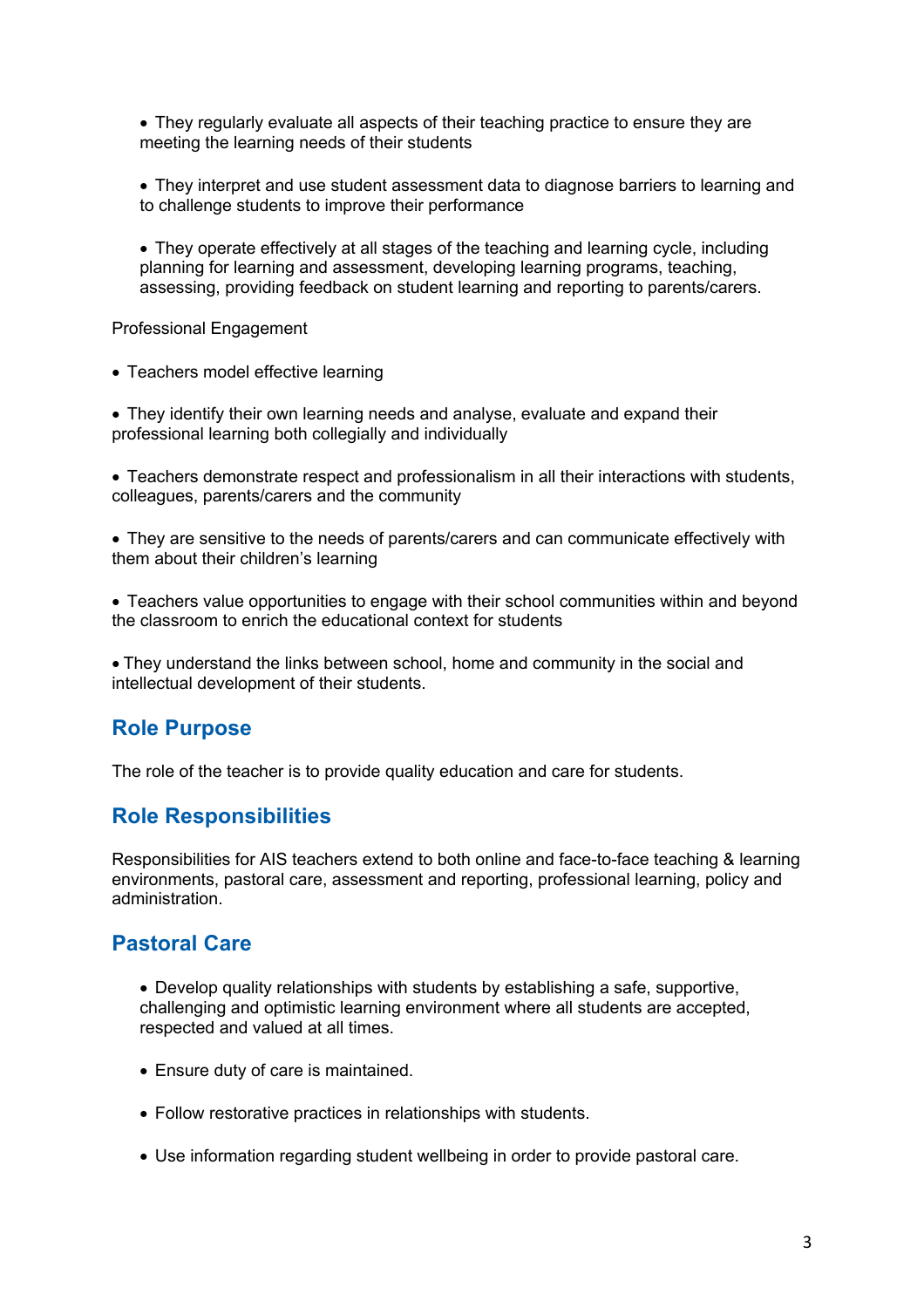• Follow procedures associated with managing students at risk and in such situations, work closely with relevant members of the Pastoral Care Team.

• As a member of a House be involved in activities to help foster a positive, community focused and team orientated environment.

- Attend events relevant to year levels taught.
- Attend relevant assemblies, year level, whole school and House meetings.

## **College Policy & Administration**

- Support and implement College policies and the contents of the Staff Handbook.
- Keep up to date with the College Calendar.
- Fulfil professional obligations in terms of supervision of students in class and on break duty.
- Attend meetings and briefings to ensure effective communication is achieved.
- Support special College events such as Awards Assembly and other evening events as required.
- Act as an ambassador for the College through school promotions such as Open Day.

Perform any other duties as required by the Principal.

As an employee of the school you will be expected to support our aims and philosophy by your conduct and interactions with the school community.

# Work Health & Safety

As a *Worker,* while at work you must –

- Take reasonable care for your own health and safety
- Take reasonable care that your actions or omissions do not adversely affect the health and safety of other persons
- Comply, in so far as you are reasonably able to, with any reasonable instruction given by the employer

• Cooperate with any reasonable policy or procedure of the employer that is related to health and safety at the workplace that has been notified to workers. Reference: Division 4, Section 27 & 28 WHS Act 2012

# **Specific Requirements**